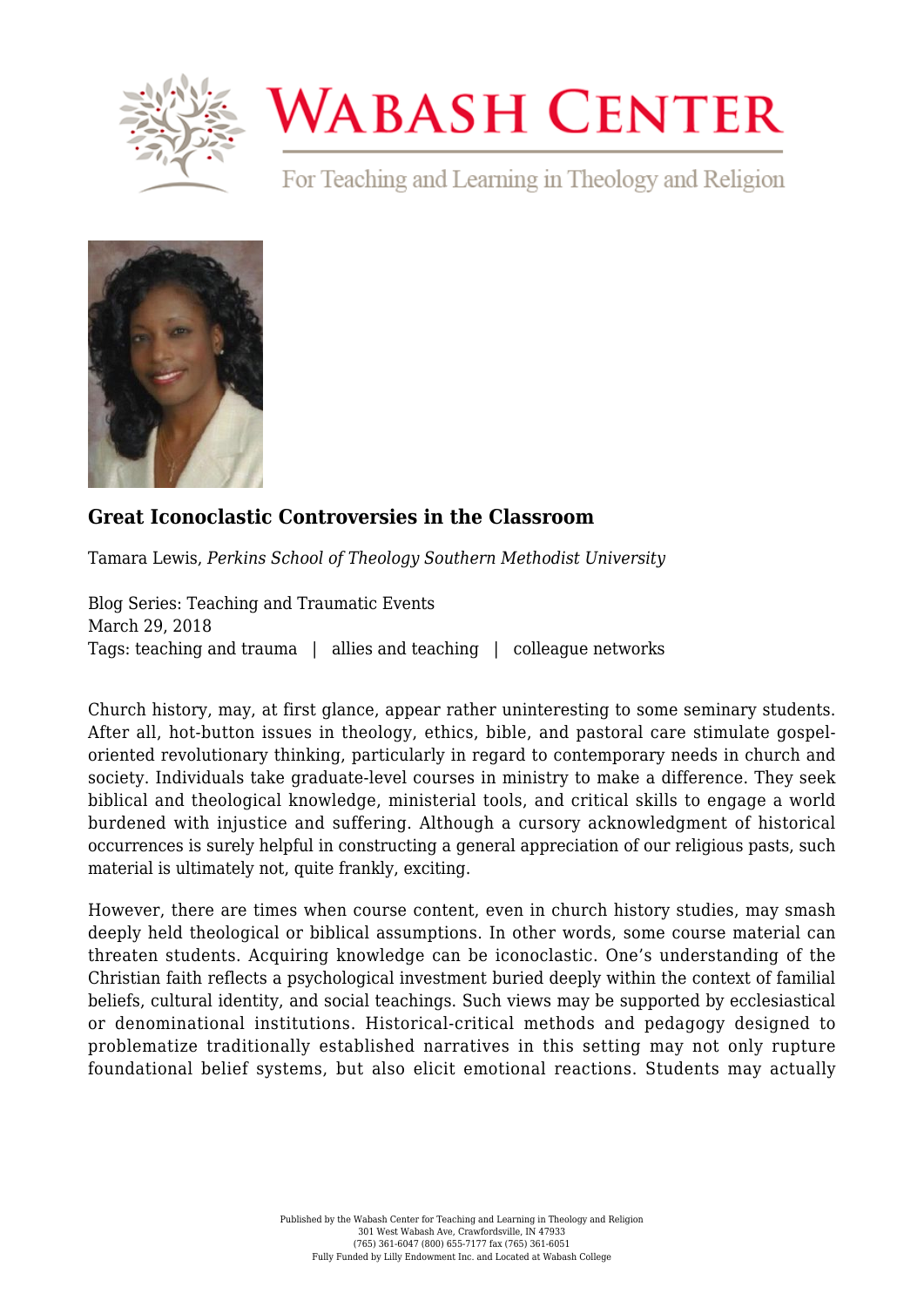experience feelings of traumatic loss.

Of course, this phenomenon is applicable to any field of study. Yet, as a church history professor, I have routinely witnessed first-year and other students grapple with the shocking prospect of a structurally non-linear, chaotically diverse, and relatively inclusive early Christianity. In fact, recently, I taught a number of students who were theologically invested in beliefs that the early church was doctrinally monolithic; moreover, these students held specifically that women's subordination in church leadership throughout history was a natural occurrence. This religious view is quite standard, in fact, in many religious traditions. Hence, the emergence of women's voices calling for church ordination and equality in recent centuries is interpreted as novel. But in my class, students were required to critically engage literary and physical evidence that squarely challenges these assumptions.

I did not predict the reactions some students had one day.

To put it mildly, class discussion became heated. Individuals expressed shock and dismay over information in primary historical sources. They became defensive and emotional with regard to the implications for contemporary ministry. Some began talking at each other. For me, James Baldwin's words from *The Fire Next Time* suddenly came to mind, "our entire frame of reference will have to change, and you will be forced to surrender many things." In that moment, it was immediately necessary for me as instructor to quell the rising tide of emotion in that space. I talked about the controversial nature of claims on all sides, noting even the historical dissension those precise questions had caused. I reiterated the goal of critical examination in that context: to substantiate one's positions using critical research methods, not to establish historical fact. Weakly, I even tried (emphasis on tried!) to crack a joke or two.

Miraculously, the students responded. They articulated their feelings of trauma at the thought of modifying cherished religious understandings. As they expressed it, part of the fear lay in the thought of sharing those ideas among their families and religious communities. They ministered to themselves and to each other right there in the classroom, even as they wondered how to appropriate this knowledge. Through ongoing analytical reflection as the class progressed, the students, with some guidance, were able to find their way. Indeed, pastoral and pedagogical methods proved effective—by admitting the sensitive nature of the subject matter, emotionally combative feelings were calmed.

But when class was over, I needed self-care! What had I done wrong? How could I have prevented the outbursts from occurring? Why did the critical engagement of material become so emotional? By sharing the day's events with a colleague, processing the steps taken, and outlining improved techniques for broaching challenging course content, I embraced the experience as a learning opportunity for better teaching. In subsequent class gatherings with the students, we continued the process of critical, scholarly engagement with sources, while reflecting on the social-cultural, theological, and religious implications of debatable historical conclusions. Hence, that initial emotionally ridden event was not isolated as a singular, unhealthy occurrence. Instead, it became part of praxis-driven ministerial development. What